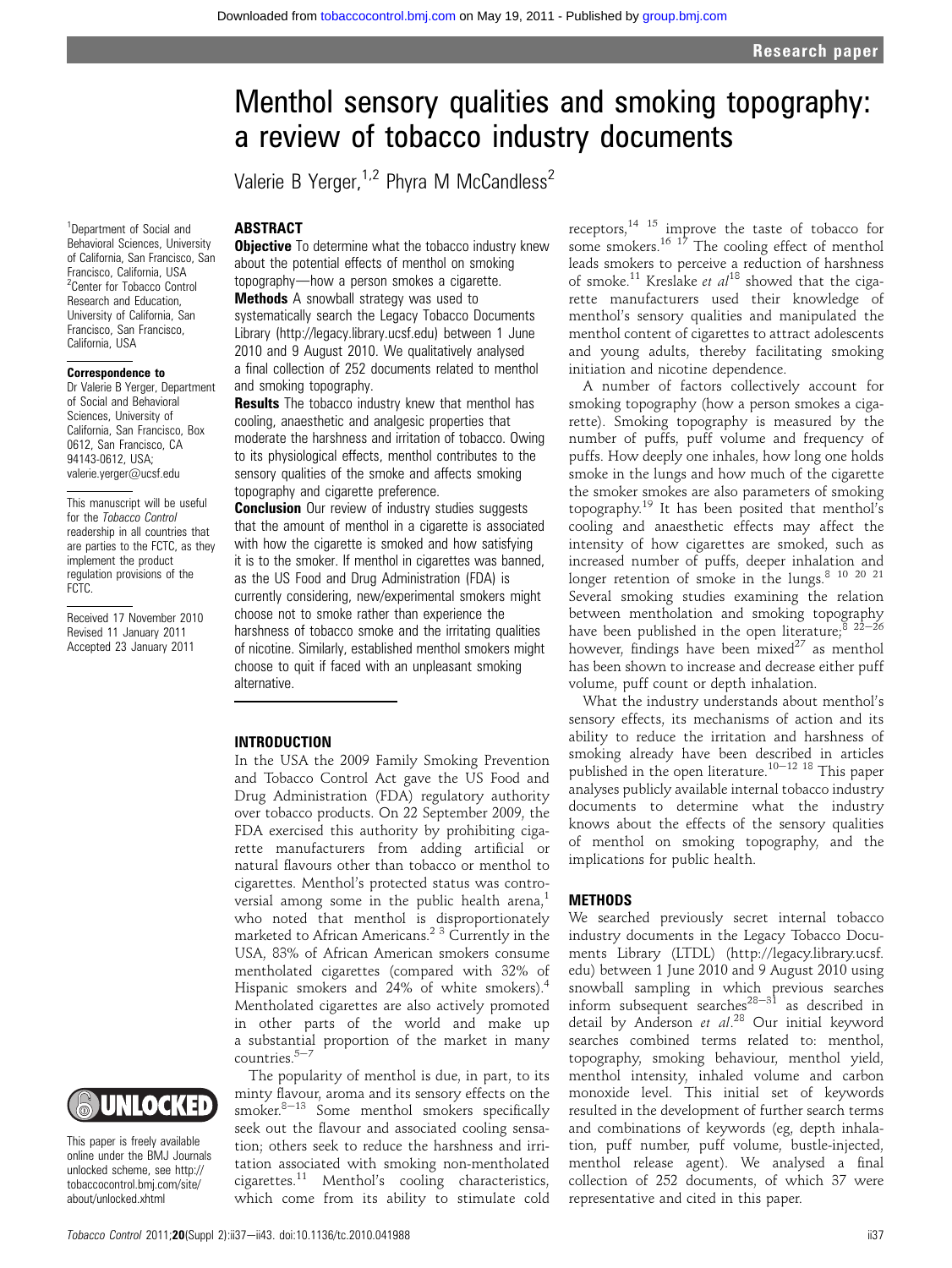# Research paper

# RESULTS

#### Menthol sensory properties contribute to smoking experience

Menthol has sensory properties that affect how a person smokes a cigarette. Key descriptions of menthol's properties that appear in reports by Brown & Williamson (B&W) in 1972 and the Roper Organization (for Philip Morris) in 1979 include 'cooling effect', 'irritation', 'analgesia', 'amelioration' and 'slightly numbing, anaesthetic effects'.<sup>32 33</sup> Menthol also has analgesic, or pain reducing, properties. In a 1972 memo,<sup>32</sup> a B&W researcher described menthol's analgesic properties:

Menthol in cigarette smoke is a local analgesic in that it *apparently* and/or absolutely reduces the intensity of tobacco pain-suggestive sensations in the mouth, throat, and nose. It is not known whether smoke menthol acts as a drug-like analgesic (reversibly impeding nerve impulse transmission) or as a 'mental analgesic' (causing reversible loss of ability to recognise or identify pain sensations) or as both (emphasis in original).<sup>3</sup>

These sensory properties of menthol make cigarettes more palatable and easier to smoke than non-mentholated cigarettes.<sup>34</sup> One of the concluding remarks made by Creative Research Group in its 1982 'Project Crawford' report presented to the Imperial Tobacco Company, succinctly states how menthol's properties affect the smoking experience:

The whole smoking experience, for the committed menthol smoker, thus becomes much more pleasant. Negatives are minimised (tobacco taste and harshness); positive attributes are superimposed (coolness and menthol taste). In fact, given the menthol smoker's explanation, it becomes difficult to understand why everyone would not switch to a menthol brand!<sup>34</sup>

In 1984-5, the RJ Reynolds Sensory Evaluation Division conducted an internal review of the open literature on the physiological effects of menthol and presented its findings in its report, 'Menthol and the design of mentholated cigarettes'.<sup>35</sup> This report and two published articles written by tobacco industry researchers<sup>36 37</sup> provide evidence that cigarette companies knew, not only from their own internal studies but also from monitoring studies published in the open literature, that menthol has cooling and anaesthetic properties that moderate the harshness and irritation of tobacco and affect how cigarettes are smoked.<sup>38</sup>

#### Taste versus sensory effects

Taste is important to the industry because the viability of their products in the market depends on taste. A 1978 memo from market researchers at the Roper Organization to Philip Morris' marketing and consumer research departments addressed menthol properties: '(M)eeting confirmed certain theses that we had-that there are physiological effects from menthol, and that the taste of a menthol cigarette lasts longer than that of a non-menthol'. 39

The following year, the Roper Organization conducted a focus group study for Philip Morris 'with a special emphasis on low tar and menthol cigarettes' $^{33}$  to assess the menthol market in terms of usage and smokers' attitudes. The study consisted of interviews with 1367 adult smokers, with an oversample of menthol smokers. Results revealed

(T)here were no unique or distinctive taste preferences that distinguish menthol smokers from other smokers—aside from their liking for menthol. What differences exist in taste preferences are either minor or contradictory or both...the appeal of menthol cigarettes is more in terms of their (sensory) effects than their tastes.<sup>35</sup>

Another line of evidence is from an internal 1981 document, found in the files of a Philip Morris marketing vice president, and revealed taste may be indistinguishable from a primary menthol sensory effect: 'Four key menthol taste effects that appeal to smokers are cooling, clean/antiseptic, numbing/anaesthetic, refreshing'; noting in particular, 'menthol is a 'sensation' in which menthol taste and cooling are indistinguishable'.<sup>40</sup>

A 1987 B&W memorandum, titled 'Kool Isn't Getting the Starters', from DV Cantrell at B&W to I D Macdonald, B&W marketing vice president, provides evidence that the tobacco industry knew that low levels of menthol attracted younger, inexperienced smokers, who prefer the candy-like taste of menthol.<sup>41</sup> This B&W document was also cited by US district court judge Gladys Kessler in her 2006 ruling finding the industry liable for civil fraud and racketeering as evidence of the tobacco industry promoting its products to youths. $42$ 

# Masking effects

Menthol's ability to 'undeniably impart a cooling influence'<sup>34</sup> reduces both the harshness and taste of tobacco. In 1976, RJ Reynolds confidentially reported on taste tests conducted to see if low or subliminal levels of menthol would enhance smoke quality.<sup>43</sup> Menthol was added to RJ Reynolds' non-mentholated brand Winston to deliver  $1-2 \mu$ g of menthol per puff. (RJ Reynolds' mentholated brand Salem delivers 45 µg of menthol/ puff.) Although smokers did not detect the menthol, they did notice a reduction in nasal sting, tongue bite and harshness, which demonstrated menthol's non-flavour-related effects on unfavourable aspects of smoking cigarettes. Smokers participating on smoke panels for British American Tobacco (BAT) in 1979 reported that the test prototype cigarette with 'strong menthol intensity throughout' masked tobacco flavour.<sup>44</sup> In 1984, RJ Reynolds' chemical and sensory evaluation research team also demonstrated that menthol moderated the negative sensations, such as the irritation, that come with smoking tobacco.<sup>45</sup>

In a 1992 focus group study, Philip Morris collected data to be used for developing a new Benson & Hedges brand menthol product. Participants 'seem(ed) to like menthol because it buffers/ masks the taste of tobacco.<sup>146</sup> Participants made a distinction between inhaling and exhaling mentholated cigarettes.<sup>46</sup> They perceived inhaling a menthol cigarette to be 'cool' or 'minty', and that the 'rush' of menthol was more pronounced during inhalation, but also noted that inhaling cigarettes with too much menthol elicited a 'bite' that actually hurt.<sup>46</sup> In contrast, the participants perceived the sensation of exhaling mentholated cigarettes to be 'less about the menthol taste and more about the absence of cigarette taste'. <sup>46</sup> They reported that it is during the exhalation phase that menthol masks the taste of tobacco, making the smoke 'smoother'. <sup>46</sup> Philip Morris decided that 'further exploration of positive ways to leverage this masking effect may be warranted' (emphasis in original).

# Menthol affects smoking topography parameters

Sensory cues contribute to how a cigarette is smoked, and ultimately relate to the yield of a variety of smoke constituents in the puff.<sup>47</sup> No two smokers smoke precisely the same way or even the same way all the time.<sup>47–49</sup> Smoking parameters range from 20 cm<sup>3</sup> to 80 cm<sup>3</sup> for puff volume,  $0.8-3.0$  seconds for puff duration,  $20-100$  seconds for puff interval, and  $19-28$  mm for butt length of unfiltered cigarettes.<sup>47</sup> Smokers generally reduce their puff volume and duration as they consume the cigarette to reduce the sensory effects of yields that would otherwise increase with puff number.<sup>47</sup>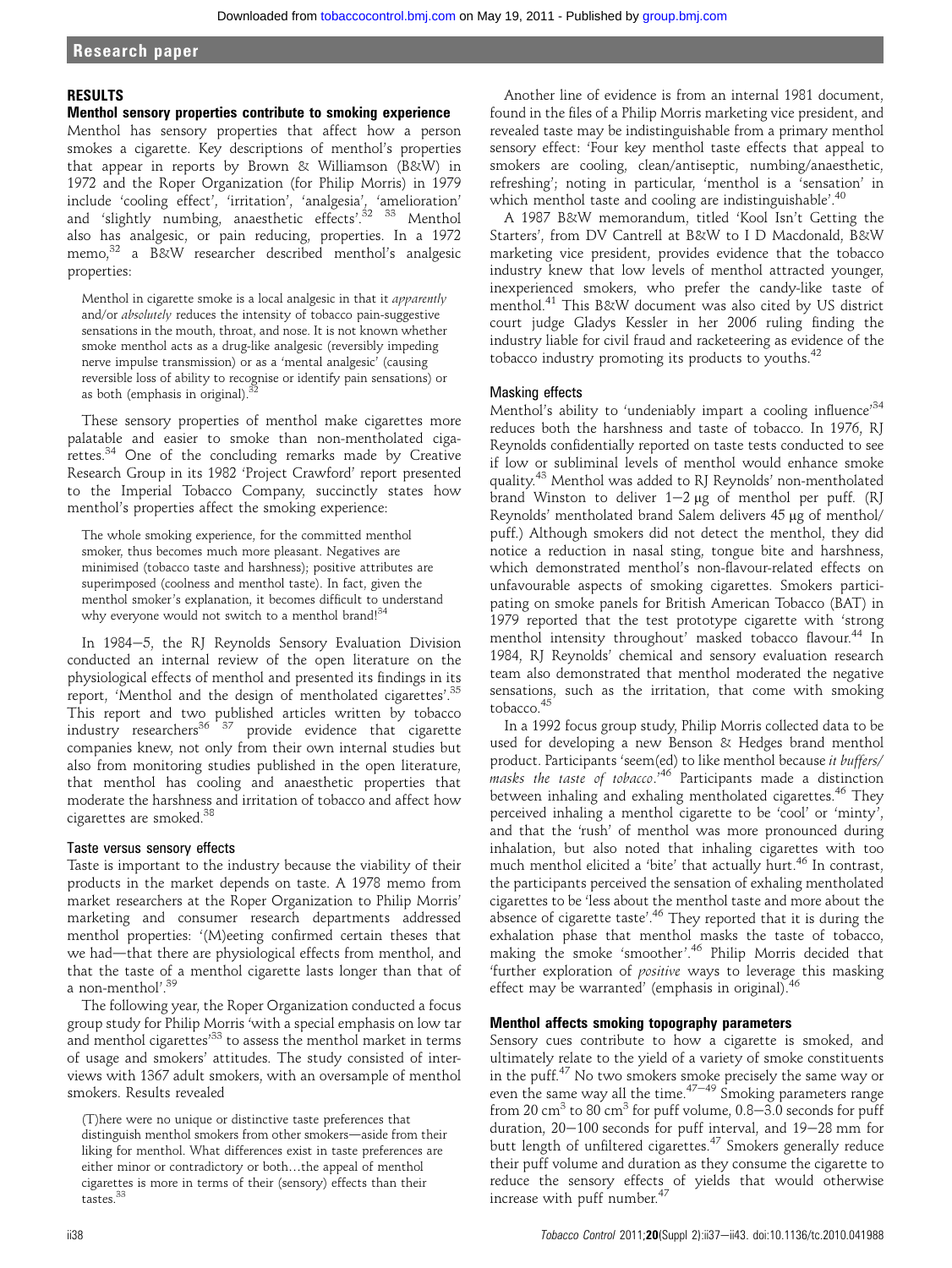As part of the company's New Product Technologies (NPT) and Human Smoking Behaviour programmes, RJ Reynolds in 1990 collected data on puffing parameters to develop new products and, secondly, analysed the data to examine the effects of nicotine and menthol levels upon smoking behaviour.<sup>50</sup> The following is a list and description of the smoking topography parameters, provided by RJ Reynolds' researchers working in these programmes.<sup>50</sup>

- Mean and peak pressure...how hard the subject is drawing on the cigarette. Mean is the average over a puff, and peak is the maximum.
- Flow rate...the rate of airflow through the mouth end of the cigarette.
- Puff duration...how long (in seconds) the subject draws on the cigarette during a puff.
- $\blacktriangleright$  Puff volume...the volume of air that flows through the mouth end of the cigarette during the puff.
- $\triangleright$  Number of puffs...simply the number of distinct puffs the subject takes while smoking the cigarette.
- Total puff volume...the total volume of air that flows through the mouth end of the cigarette during all puffs of the cigarette smoking. It is simply the sum of the puff volumes of each puff.
- $\triangleright$  Cycle time...the length of time in seconds from the beginning of a puff until the beginning of the next puff.
- Static time...the length of time in seconds from the end of a puff until the beginning of the next puff.
- $\blacktriangleright$  Frequency...the reciprocal of cycle time, expressed in puffs per minute.

In studies comparing its mentholated NPT products with its established mentholated brands Salem Light and Now Menthol, RJ Reynolds found products with a menthol level not too low and not too high would be the most satisfying to a smoker. $50$ Salem Light contained a higher amount of nicotine and menthol than Now Menthol, which had a medium level of nicotine and low level of menthol when compared to the test NPT products (see table 1). There were a number of NPT prototypes, each with varying ratios of nicotine and menthol. Topography parameters were collected and the number of puffs was noted. The number of puffs, according to RJ Reynolds, suggested how well liked a cigarette is or how satisfied the smoker is with the mentholated product. RJ Reynolds noted that when a mentholated cigarette is associated with fewer puffs, the smoker is more likely to accept a cigarette and be satisfied by it.<sup>50</sup> The results from this study suggest the relation between nicotine and menthol affects how a cigarette is smoked and how the smoker perceives the smoking experience of that cigarette.

By 1974, Philip Morris had conducted several internal menthol smoker simulation studies, collecting data on smoking topography parameters such as puff count, puff volume (cc), flow (cc/ min), puff duration (sec) and puff interval (sec). $51$  In a 1974

Table 2 Philip Morris tested Benson & Hedges Regular and Benson & Hedges Menthol cigarettes. Analysis of how a small test panel smoked the cigarettes demonstrated that total particulate matter (TPM), tar and nicotine levels, and puff counts were higher in the menthol cigarettes compared to the non-menthol ones.<sup>50</sup>

| <b>Benson &amp; Hedges Regular</b> | <b>Analysis</b>         | <b>Benson &amp; Hedges Menthol</b> |
|------------------------------------|-------------------------|------------------------------------|
| 18.9                               | TPM, mg/cigt.           | 20.8                               |
| 14.9                               | FTC Tar, mg/cigt.       | 16.5                               |
| 1.14                               | Micotine, mg/cigt.      | 1.33                               |
| 1.9                                | Water, mg/cigt.         | 2.0                                |
| 8.8                                | Puff Count, puffs/cigt. | 9.1                                |
| 4.7                                | RTD, in. of $H20$       | 4.8                                |
|                                    | Menthol                 |                                    |
|                                    | Smoke, mg/cigt.         | 0.46                               |
|                                    | Filter, mg/plug         | 1.57                               |
|                                    | Rod, mg/cigt.           | 1.68                               |

study conducted with six menthol smokers and six non-menthol smokers, Philip Morris researchers compared the smoking topography between the menthol and non-menthol smokers.<sup>51</sup> The model cigarettes were Philip Morris' Benson & Hedges Menthol and Benson & Hedges Regular. Each subject smoked each model cigarette six times. Total particulate matter (TPM), tar and nicotine levels, and puff counts were higher in the menthol cigarettes than the non-menthol ones (table 2). The puff volumes reported in the study were associated with smokers smoking their usual cigarette type. The menthol smokers had higher puff volumes when smoking mentholated cigarettes, whereas the non-menthol smokers had higher puff volumes when smoking non-mentholated cigarettes.

A few years later, Philip Morris researchers noted that menthol smokers smoked their usual menthol brand differently from the way they smoked other mentholated brands.<sup>52</sup> In its 'Smoker Response Study of Competitive Menthol Brands',<sup>52</sup> Philip Morris found that smokers who regularly smoked the Philip Morris menthol brand took more puffs, had higher puff volume and took puffs of longer duration on their regular brand than they did while test smoking the Kool brand. Consistent with findings from earlier studies, Philip Morris researchers concluded that when smoking their usual mentholated brand, menthol smokers experienced higher puff counts, puff volume and puffs of longer duration. Later in a 1999 confidential document titled 'Menthol Allegations', Philip Morris did not report findings from its earlier studies on menthol and smoking topography parameters. Rather than cite its earlier findings that the way menthol smokers smoke is influenced by what they smoke, Philip Morris focused on the studies published in the open literature, which presented findings that were inconclusive and at times conflicting. Philip Morris concluded from its analysis of the published literature that menthol's effect on smoking

Table 1 Varying nicotine and menthol levels in a 1990 RJ Reynolds human smoking behaviour study influenced the smoking experience, but old products were preferable to new products.<sup>49</sup>

| <b>Cigarette</b>                         | Nicotine (mg) | Menthol (mg) | <b>Notes</b>                                                                         |
|------------------------------------------|---------------|--------------|--------------------------------------------------------------------------------------|
| Salem light 85                           | .430          | 0.725        | Satisfying; easy to draw and light; menthol and cool taste                           |
| Now menthol 85                           | 0.456         | 0.410        | Satisfying; easy to draw and light; menthol taste; cool taste, aftertaste; stays lit |
| NPT low nicotine/low menthol (L/L)       | 0.423         | 0.263        | Menthol taste; stays lit; less harsh                                                 |
| NPT low nicotine/high menthol (L/H)      | 0.472         | 0.678        | Less harsh; menthol taste; cool taste and aftertaste                                 |
| NPT medium nicotine/low menthol (M/L)    | 0.745         | 0.268        | Least harsh; not easy to draw or light; less satisfying                              |
| NPT medium nicotine/medium menthol (M/M) | 0.730         | 0.449        | Less harsh; least satisfying; not easy draw or light                                 |
| NPT medium nicotine/high menthol (M/H)   | 0.759         | 0.619        | Less satisfying; not easy to draw or light; menthol taste                            |

The information in this table was compiled from tables II and IV in the RJ Reynolds document.<sup>50</sup>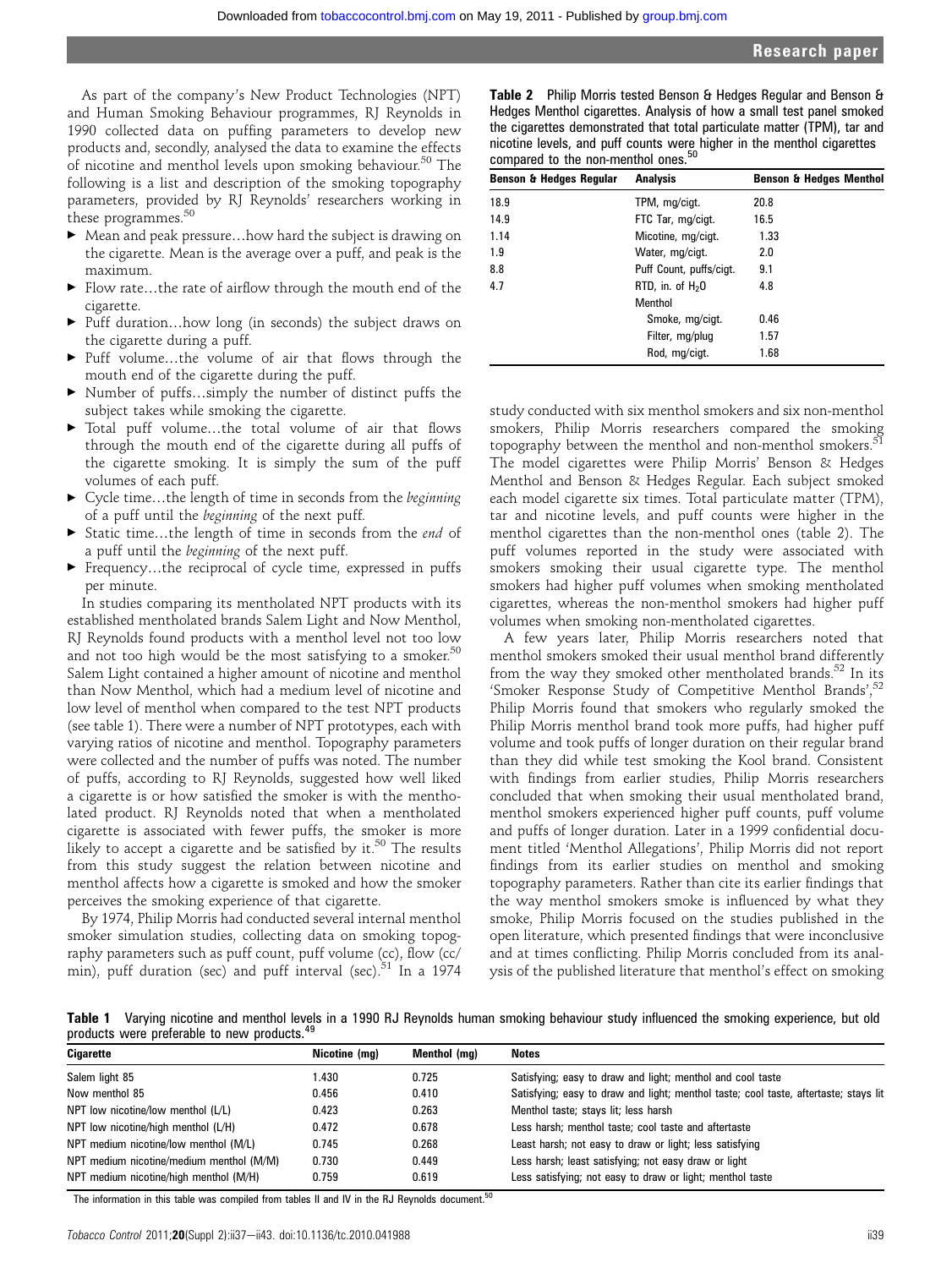Research paper

topography is inconclusive owing to 'the complex interplay of smokers' taste preferences, ethnicity of subject, and selection of cigarettes to be smoked under experimental conditions'.<sup>53</sup> After over a decade of its internal studies on menthol and smoking topography, which were often conducted with small sample sizes, Philip Morris did conclude, however, that the sensory effects of menthol were among a number of factors that influenced the smoking behaviours of smokers.<sup>54</sup>

# Smoking topography: menthol smokers versus non-menthol smokers

Tobacco manufacturers studied differences in smoking topography parameters between menthol products and did not appear to focus on topography differences between menthol and nonmenthol smokers. However, a study conducted in 1995 by B&W researchers compared the post-puff inhalation volume between menthol and non-menthol smokers. The researchers did not note differences between menthol smokers and non-menthol smokers and concluded that smoking mentholated cigarettes did not increase inhalation volume (figure 1). $55-57$ 

## Menthol delivery affects smoking experience

Kreslake et al presented evidence from the industry documents that menthol delivery affects the smoking experience and that there are differences not only between menthol and nonmenthol smokers, but also among menthol smokers.<sup>18</sup> Menthol smokers are differentiated by their desire for reduced irritation or by their desire for menthol taste. Cigarette companies experimented during the 1980s and 1990s to discover the 'most desirable levels of menthol'. <sup>58</sup> The sensory qualities differ depending on the level of menthol as well as nicotine. Levels that are unfamiliar to a smoker will affect smoking topography, making it more difficult for a smoker to smoke a new product. A balance of medium levels of menthol tends to be preferred by the smokers. For example, while testing Lorillard's Newport and other competing brands in 1981, Philip Morris found that 'smokers who perceive their cigarette as being more acceptable may also perceive that cigarette as having a medium level of menthol'. <sup>59</sup> A paper presented at the 47th Tobacco Chemists' Research Symposium also disclosed that unless menthol ranges between 0.3% and 1.0% of tobacco weight, the cigarette would lack the minty, cooling characteristics associated with menthol.<sup>58</sup>

In 1982, RJ Reynolds tested the preferences of two age groups of women menthol smokers.<sup>60</sup> It concluded that the younger

**Post-Puff Inhalation Volume** 



Figure 1 A Brown & Williamson study in the Philip Morris Collection

compared puff inhalation volume of menthol to the puff inhalation of

non-menthol smokers and showed no difference.<sup>55</sup>

women (aged  $18-34$ ) desired more menthol sensation than the older women (aged 35+). However, this increased menthol sensation did not mean the younger women wanted more menthol. On the contrary, RJ Reynolds discovered that less absolute menthol delivery (micrograms/ puff) was needed to achieve the higher menthol sensation in the younger group: 'Age related perception differences of menthol delivery occur across all menthol cigarette brands and categories. Younger adult female smokers tend to perceive more menthol delivery than older female smokers irrespective of what brand they are smoking' (emphasis in original).<sup>60</sup>

# Engineering mentholated cigarettes

Menthol is highly volatile and susceptible to migration in the tobacco, which causes the menthol yield in cigarettes to fluctuate and prevents the 'strict control of quantitative releases of menthol to the tobacco smoke'. <sup>61</sup> The volatile nature of menthol presented challenges for cigarette companies, evidenced by the number of patent applications filed to develop mentholated cigarettes that reflected the latest in technology.<sup>61</sup> As revealed in a 1976 Liggett and Meyers interoffice memo between researcher Roy Hilliard and executive James C Turner (who became the company's executive VP and chief operating officer in 1989), the fluctuating yields of menthol presented major challenges to cigarette companies.<sup>62</sup> Cigarette companies tried, sometimes with great difficulty, to stabilise and prevent fluctuations in the menthol yields of their mentholated cigarettes, as described in a US patent application filed in 1978 by Grubbs et al on behalf of Philip Morris.<sup>6</sup>

In 1994, BAT sought novel approaches to stabilise menthol in their mentholated products; however, attempts to use common fixative materials such as benzyl benzoate offered no significant improvement in menthol retention by the tobacco rod or increased delivery to the smoker.63 Menthol's volatility and migration tendencies were also recognised by Philip Morris in 1982<sup>64</sup> and Lorillard in 1990.<sup>65</sup> For example, in his 1982 report on menthol's transfer to smoke, a Philip Morris scientist noted that the migrational properties of menthol affect the puff-by-puff menthol delivery.<sup>6</sup>

The loss of menthol was problematic not only because of menthol's migration from the cigarette rod to the filter but also because filtered menthol cigarettes were perishable products, with the storage time and storage temperature also affecting menthol delivery.<sup>66</sup> Regardless of how menthol was applied, cigarette companies—including RJ Reynolds in  $1985$ recognised the need to continue their investigation 'into the mechanism(s) by which menthol is delivered to the smoke'. <sup>35</sup> RJ Reynolds, for example, recognised that increasing the efficiency of menthol delivery could lower the amounts of menthol applied to cigarettes and that this improved usage of menthol would have 'great potential economic benefits' for the company.<sup>67</sup>

Table 3 from an undated B&W product development report<sup>68</sup> provides the range of menthol content and smoke menthol by brand.

During the late 1960s, 1970s and 1980s, cigarette companies paid close attention to the concepts of increased filter efficiency and ventilation (ie, diluting the smoke stream with air) in filter tips.<sup>35</sup> Cigarette construction parameters and menthol load had an impact on the performance of mentholated cigarettes, demonstrated by an in-house study conducted in 1984 by RJ Reynolds' research and development scientists.<sup>35</sup> They found that increasing levels of ventilation while decreasing levels of filtering efficiency would allow RJ Reynolds to design a mentholated cigarette that delivered more menthol to the smoker.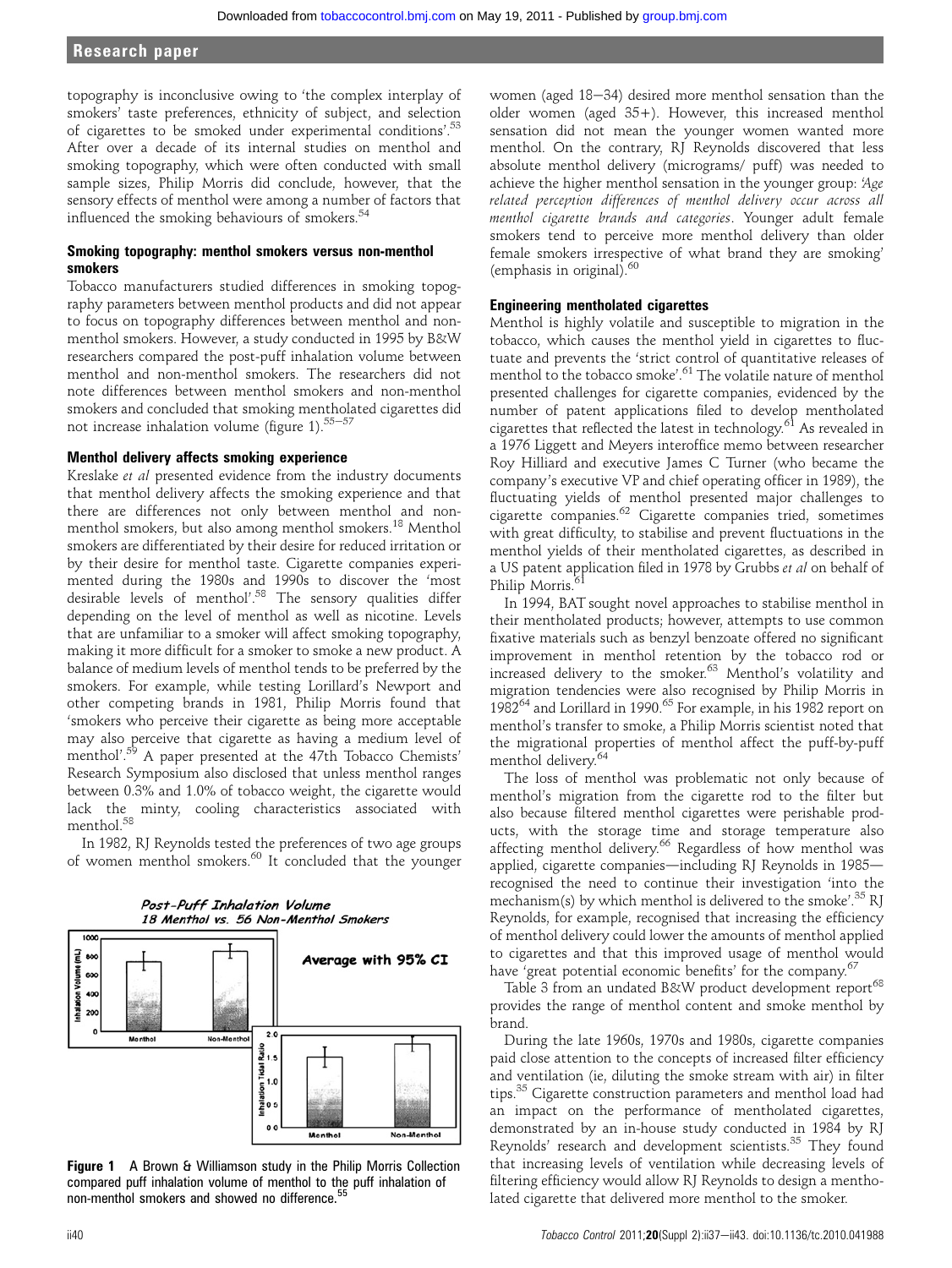Table 3 TAR, nicotine and menthol delivery versus CIG. menthol content<sup>68</sup>

| <b>BRAND</b>        | <b>MENTHOL</b><br>CONTENT<br>(%) | <b>TAR</b><br>(mg/cig) | <b>NIC</b><br>(mg/cig) | <b>SMOKE</b><br><b>MENTHOL</b><br>(mq/cig) | F OF<br><b>PUFFS</b> |
|---------------------|----------------------------------|------------------------|------------------------|--------------------------------------------|----------------------|
| KOOL KS             | 0.42                             | 17                     | 1.2                    | 0.50                                       | 6.8                  |
| KOOL XL XS (Japan)  | 0.34                             | 9                      | 0.8                    | 0.24                                       | 7.6                  |
| kool milds ks       | 0.52                             | 12                     | 0.9                    | 0.50                                       | 7.3                  |
| KOOL DELUXE LTS KS  | 0.70                             | 9                      | 0.8                    | 0.50                                       | 7.8                  |
| NEWPORT KS          | 0.34                             | 17                     | 1.3                    | 0.44                                       | 7.2                  |
| <b>SALEM KS</b>     | 0.42                             | 18                     | 1.4                    | 0.58                                       | 7.3                  |
| <b>SALEM LTS KS</b> | 0.58                             | 8                      | 0.7                    | 0.40                                       | 6.9                  |
| <b>ALPINE KS</b>    | 0.42                             | 17                     | 1.1                    | 0.46                                       | 7.3                  |
| NOW MENTHOL KS      | 1.90                             |                        | 0.2                    | 0.15                                       | 6.3                  |
|                     |                                  |                        |                        |                                            |                      |

In 1968, American Tobacco's research on its menthol competitors indicated higher menthol yields came from cigarettes containing ammonium salts in reconstituted tobacco.<sup>69</sup> B&W (probably around 1992) noted that Philip Morris changed Marlboro Menthol to an ammoniated reconstituted tobacco to attract B&W Kool and Lorillard's Newport menthol smokers,<sup>68</sup> demonstrating Philip Morris willingness to modify its products to respond to their competitor's products. B&W also observed that to facilitate non-menthol smokers switching to a menthol brand, lower menthol content was preferred over higher menthol content.<sup>68</sup>

RJ Reynolds continued testing new menthol products in the 1980s, focusing on the properties that were important to menthol cigarettes.<sup>70</sup> The company experimented with encapsulating menthol in flavour pellets applied inside the filter, systematically varying the menthol level to determine consumer perception and acceptability.<sup>70</sup> The higher levels of menthol were found to be related to higher perceptions of menthol coolness. In a 1990 RJ Reynolds human smoking behaviour study, test cigarettes with low levels of menthol lacked the sensory cues, menthol taste, smoothness and aroma found in cigarettes with higher delivery of menthol.<sup>50</sup> Menthol cigarettes packaged in a box delivered a lower amount of menthol than did menthol cigarettes contained in a soft pack, as the box absorbed menthol faster.<sup>71</sup>

# **DISCUSSION**

Our analyses of publicly available internal tobacco industry documents support the findings of Wayne et al,<sup>10</sup> which show cigarette manufacturers have long known that menthol has cooling, anaesthetic and analgesic properties that moderate the harshness and irritation of tobacco. These menthol sensory properties make it easier for new or young smokers to consume cigarettes18 72 and more difficult for established smokers to quit smoking.<sup>73</sup> As one tobacco company observed in 1987, young, inexperienced smokers are attracted to menthol brands containing low levels of menthol, which provide a familiar, candy-like taste.<sup>41</sup>

Studies published in the open literature present mixed findings regarding menthol and its effect on puff volume and puff count. For example, menthol has been shown to increase puff volume,  $^{23}$ decrease it<sup>22 24 25</sup> or have no effect on it.<sup>74</sup> When comparing smoking behaviours in subjects who smoked menthol cigarettes for a week followed by a week of smoking non-menthol cigarettes, McCarthy et al found subjects took fewer puffs when smoking the menthol cigarettes;<sup>25</sup> yet Ahijevych found mentholation had no effect on the number of puffs per cigarette.<sup>22</sup> Philip Morris found menthol smokers had a higher puff

count, greater puff volume and longer puff duration when they smoked their usual menthol brand, but not when they smoked another mentholated brand.<sup>52</sup> High levels of menthol in a cigarette, according to RJ Reynolds' research,<sup>50</sup> increased the number of puffs, which was also associated with less satisfaction for the smoker. B&Walso found that the level of menthol was associated with the number of puffs, noting specifically that medium level of menthol was associated with the smoker taking fewer puffs.<sup>68</sup> In the open literature, menthol has been shown to increase a smoker's depth of inhalation.<sup>8 10 21 75</sup> This finding is not consistent with what has been reported by B&W researchers, who found that mentholated cigarettes did not increase inhalation volume when compared to non-mentholated cigarettes.<sup>56</sup>

It is difficult to compare results from studies published in the open literature with findings from tobacco industry internal studies because the tobacco manufacturers studied differences in smoking topography parameters between menthol products, varying the levels of menthol and nicotine. Our examination of tobacco industry research on menthol sensory qualities suggests that tobacco manufacturers were more concerned with how to compete with other brands than they were with determining how these sensory qualities may affect the smoking experience of menthol smokers differently from smokers of non-mentholated cigarettes. A limitation in our study is that the industry might have done this research, but the documentary evidence may not have been used in any litigation and is therefore not in the LTDL.

Our research shows the tobacco companies understand that menthol plays a crucial part in making cigarettes easier to smoke, even in cigarettes with subliminal and undetected levels of menthol,<sup>43</sup> which demonstrates that menthol's non-flavourrelated effects decrease unfavourable aspects of smoking cigarettes. Since all cigarettes have a small amount of menthol in them, $6$  this finding suggests that banning menthol, as the US Food and Drug Administration (FDA) is currently considering, would have a positive impact on smokers of 'non-mentholated' cigarettes as well as smokers of mentholated cigarettes in terms of encouraging smoking cessation and reducing smoking uptake.

Because menthol affects the smoking experience and 'helps the poison go down easier',<sup>76</sup> menthol contributes to the overall burden of illness and death caused by tobacco products. How one responds to an early smoking experience has an important

# What is already known on this topic

Menthol is widely used as a flavour additive in cigarettes, yet the tobacco industry knows menthol has cooling and anaesthetic properties that reduce the harshness and irritation that come with smoking non-mentholated cigarettes.

# What this study adds

The available industry documents suggest that tobacco companies know that the relation between menthol and nicotine levels has a crucial role in making cigarettes easier to smoke, even in cigarettes with subliminal and undetected levels of menthol, which demonstrates that menthol's non-flavour-related effects decrease unfavourable aspects of smoking cigarettes.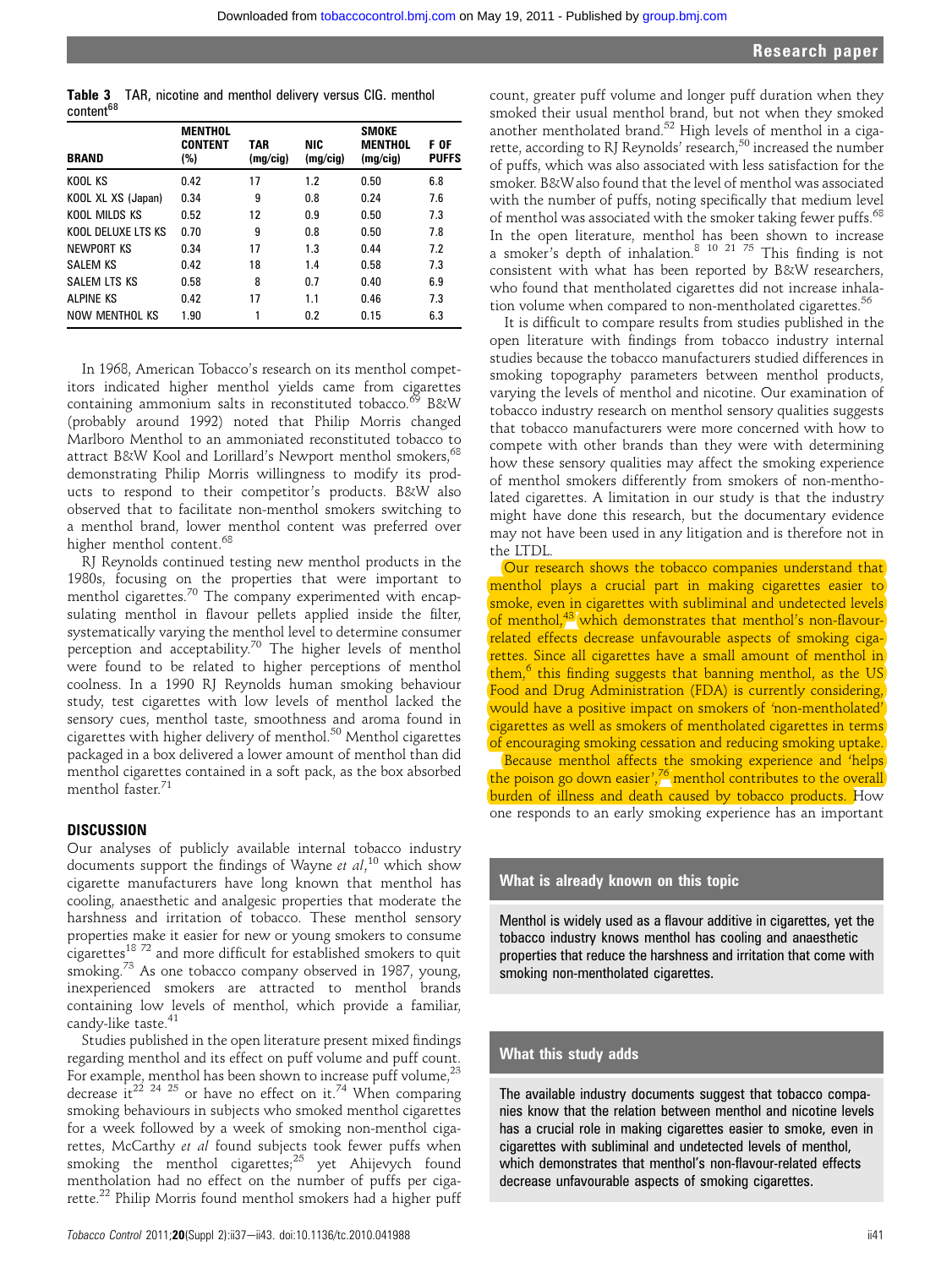# Research paper

role in determining who becomes a smoker. Menthol's sensory and physiological effects make it more likely that this early smoking experience will be a positive one and that a new smoker will become an established smoker.<sup>77</sup> If menthol cigarettes were banned, new/experimental smokers might choose not to smoke rather than experience the harshness of tobacco smoke and the irritating qualities of nicotine. Similarly, established menthol smokers might choose to quit if faced with an unpleasant smoking alternative. This would then decrease smoking initiation and encourage cessation.

Acknowledgements I thank Stanton Glantz, Patricia McDaniel and Elizabeth Smith for their valuable insights and support in developing this paper. I thank Kim Klausner for her assistance in searching the LTDL and data management, and Vera Harrell for her administrative assistance.

Funding Supported by the Department of Health and Human Services Contract HHSN261201000035I, California Tobacco-Related Disease Research Program, Grant #16RT-0149, and National Cancer Institute grant CA113710-05. Staff from the Food and Drug Administration offered comments on the original white paper. Neither the FDA nor the NCI played any role in the decision to publish or in preparation of this manuscript for submission to Tobacco Control.

#### Competing interests None.

Provenance and peer review Not commissioned; externally peer reviewed. This peer reviewed paper is based on a longer, more detailed (but not peer reviewed) white paper prepared for the US Food and Drug Administration. The full white paper is available at http://www.escholarship.org/uc/item/25c2f5md and http://www.fda. gov/downloads/AdvisoryCommittees/CommitteesMeetingMaterials/ TobaccoProductsScientificAdvisoryCommittee/UCM228128.pdf.

#### **REFERENCES**

- 1. **Mitka M.** FDA exercises new authority to regulate tobacco products, but some limits remain. JAMA 2009;302:2078, 2080-1.
- Gardiner PS. The African Americanization of menthol cigarette use in the United States. Nicotine Tob Res 2004:6(Suppl 1):S55-65.
- 3. Yerger VB, Przewoznik J, Malone RE. Racialized geography, corporate activity, and health disparities: tobacco industry targeting of inner cities. J Health Care Poor Underserved 2007;18(4 Suppl):10-38.
- 4. Substance Abuse and Mental Health Services Administration, Office of Applied Studies. The NSDUH Report: Use of Menthol Cigarettes. Rockville, MD: Substance Abuse and Mental Health Services Administration, 2009.
- 5. **Connolly GN,** Behm I, Osaki Y, et al. The impact of menthol cigarettes on smoking initiation among non-smoking young females in japan. Int J Environ Res Public Health  $2011:8:1-14.$
- 6. Giovino GA, Sidney S, Gfroerer JC, et al. Epidemiology of menthol cigarette use. Nicotine Tob Res 2004;6(Suppl 1):S67-81.
- 7. **King B,** Yong HH, Borland R, et al. Malaysian and Thai smokers' beliefs about the harmfulness of 'light' and menthol cigarettes. Tob Control 2010;19:444-50.
- 8. **Ahijevych K,** Garrett BE. Menthol pharmacology and its potential impact on cigarette smoking behavior. Nicotine Tob Res  $2004$ ; 6(Suppl 1):S17-28.
- 9. **Anderson SJ.** Marketing of menthol cigarettes and consumer perceptions: A review of tobacco industry documents. Tobacco Control 2011;20(Suppl 2):ii20-ii28.
- 10. Ferris Wayne G, Connolly GN. Application, function, and effects of menthol in cigarettes: a survey of tobacco industry documents. Nicotine Tob Res  $2004$ : 6(Suppl 1): S43-54.
- 11. **Kreslake JM, Wayne GF, Connolly GN. The menthol smoker: tobacco industry** research on consumer sensory perception of menthol cigarettes and its role in smoking behavior. Nicotine Tob Res 2008;10:705-15.
- 12. **Kreslake JM,** Yerger VB. Tobacco industry knowledge of the role of menthol in chemosensory perception of tobacco smoke. Nicotine Tob Res 2010;12:S98-S101.
- 13. **Yerger VB.** Menthol's potential effects on nicotine dependence: A tobacco industry perspective. Tobacco Control 2011;20 (Suppl 2):ii29-ii36.
- 14. **Eccles R.** Menthol and related cooling compounds. J Pharm Pharmacol 1994:46:618-30.
- 15. Gelal A, Jacob P 3rd, Yu L, et al. Disposition kinetics and effects of menthol. Clin Pharmacol Ther 1999;66:128-35.
- 16. Levin ED, Behm F, Rose JE. The use of flavor in cigarette substitutes. Drug Alcohol Depend 1990;26:155-60.
- 17. **Okuyemi KS,** Ahluwalia JS, Ebersole-Robinson M, et al. Does menthol attenuate the effect of bupropion among African American smokers? Addiction 2003;98:1387-93.
- 18. **Kreslake JM,** Wayne GF, Alpert HR, et al. Tobacco industry control of menthol in cigarettes and targeting of adolescents and young adults. Am J Public Health 2008;98:1685-92.
- 19. **Collins CC,** Epstein DH, Parzynski CS, et al. Puffing behavior during the smoking of a single cigarette in tobacco-dependent adolescents. Nicotine Tob Res  $2010:12:164 - 7.$
- 20. **Brooks DR, Palmer JR, Strom BL, et al. Menthol cigarettes and risk of lung cancer.** Am J Epidemiol 2003;158:609-16; discussion 617-20.
- 21. **Garten S, Falkner RV. Role of mentholated cigarettes in increased nicotine** dependence and greater risk of tobacco-attributable disease. Prev Med  $2004:38:793 - 8$
- 22. **Ahijevych K,** Gillespie J, Demirci M, et al. Menthol and nonmenthol cigarettes and smoke exposure in black and white women. Pharmacol Biochem Behav  $1996:53:355 - 60$
- 23. **Ahijevych K,** Parsley LA. Smoke constituent exposure and stage of change in black and white women cigarette smokers. Addict Behav 1999;24:115-20.
- 24. Jarvik ME, Tashkin DP, Caskey NH, et al. Mentholated cigarettes decrease puff volume of smoke and increase carbon monoxide absorption. Physiol Behav 1994;56:563-70.
- 25. McCarthy WJ, Caskey NH, Jarvik ME, et al. Menthol vs nonmenthol cigarettes: effects on smoking behavior. Am J Public Health 1995:85:67-72.
- 26. Moolchan ET, Hudson DL, Schroeder JR, et al. Heart rate and blood pressure responses to tobacco smoking among African-American adolescents. J Natl Med Assoc 2004;96:767-71.
- 27. Lawrence D, Rose A, Fagan P, et al. National patterns and correlates of mentholated cigarette use in the United States. Addiction 2010;105(Suppl 1):  $13 - 31$
- 28. Anderson SJ, McCandless PM, Klausner K, et al. Tobacco documents research methodology. Tobacco Control 2011;20(Suppl 2):ii8-ii11.
- 29. Malone RE, Balbach ED. Tobacco industry documents: treasure trove or quagmire?  $Tob$  Control 2000: $9:334-8$ .
- 30. Miles MB, Huberman AM. Qualitative Data Analysis: An Expanded Sourcebook. 2nd ed. Thousand Oaks: Sage Publications, 1994.
- 31. Bero L. Implications of the tobacco industry documents for public health and policy. Annu Rev Public Health 2003;24:267-88.
- 32. **Deines W.** Terms Describing Menthol Subjective Smoke Quality: Brown & Williamson, 1972. http://legacy.library.ucsf.edu/tid/opb33f00.
- 33. Roper Organization. A Study of Smoker's Habits and Attitudes With Special Emphasis on Low Tar and Menthol Cigarettes Volume I. Philip Morris, 1979. http:// legacy.library.ucsf.edu/tid/tss75e00.
- 34. Project Crawford: Phase I: 7 Group Discussions: British American Tobacco, 1982. http://legacy.library.ucsf.edu/tid/raf36a99.
- 35. Perfetti TA, Savoca MR. Menthol and the Design of Mentholated Cigarette Course: RJ Reynolds, 1984. http://legacy.library.ucsf.edu/tid/syr97c00.
- 36. Heck JD. A review and assessment of menthol employed as a cigarette flavoring ingredient. Food Chem Toxicol 2010;48(Suppl 2):S1-38.
- 37. Werley MS, Coggins CR, Lee PN. Possible effects on smokers of cigarette mentholation: a review of the evidence relating to key research questions. Regul Toxicol Pharmacol 2007;47:189-203.
- 38. Menthol in Cigarettes: British American Tobacco, No Date. http://legacy.library.ucsf. edu/tid/wku50a99.
- 39. Roper B, Wilkins S. Cigarette Study: Philip Morris, 1978. http://legacy.library.ucsf. edu/tid/qsv28e00.
- 40. Learning: Philip Morris, 1981. http://legacy.library.ucsf.edu/tid/qpa11b00.
- 41. **Cantrell D.** Kool isn't Getting the Starters/236. Brown & Williamson, 1987. http:// legacy.library.ucsf.edu/tid/gas01f00.
- 42. United States v: Philip Morris, 449 F. Supp. 2d 1, pp. 1050-1 (D.D.C. 2006), aff'd, 566 F.3d 1095 (D.C.Cir. 2009), cert. denied, 130 S.Ct.3501, 2010.
- 43. Stowe ME. Quarterly Section Research Report: RJ Reynolds, 1976. http://legacy. library.ucsf.edu/tid/tzu68d00.
- 44. Backhurst JD. Smoke Panel Results: (Test Numbers OSP 1857-1861): British American Tobacco, 1979. http://legacy.library.ucsf.edu/tid/dpq67a99.
- 45. Perfetti TA, Needs KA, Mereschak CJ, et al. 7485- Sensory Evaluation Studies With Marketing Development Department. Development of a Common Language Between Consumer Attributes and Sensory Responses: RJ Reynolds, 1984. http://legacy. library.ucsf.edu/tid/piy09d00.
- 46. Menthol Cigarettes (Qualitative): Philip Morris, 1992. http://legacy.library.ucsf.edu/ tid/eep83e00.
- 47. Evaluation of Menthol for use as a Cigarette Ingredient: Philip Morris, 2001. http:// legacy.library.ucsf.edu/tid/nox75a00.
- 48. Objective: To Determine if There are Differences in Smoking Behavior (the Way Smokers Smoke a Cigarette) Among Different Groups of Full Flavor Non-Menthol 85 Smokers With Different Wants: RJ Reynolds, 1988. http://legacy.library.ucsf.edu/tid/ nei34d00.
- 49. Menthol: Lorillard, 2002. http://legacy.library.ucsf.edu/tid/avw35b00.
- 50. RJ Reynolds. NPT Menthol Human Smoking Behavior Basic Learning Study. Research, 1990. http://legacy.library.ucsf.edu/tid/igv46b00.
- 51. Kiritsis GC, Osmalov JS. Smoker Simulation Studies 730500-740500: Philip Morris, 1974. http://legacy.library.ucsf.edu/tid/vsw71f00.
- 52. **Arthur R.** Smoker Responses to Competitive Menthol Brands Versus Smoker Responses to Their Regular Brands: Philip Morris, 1980. http://legacy.library.ucsf.edu/ tid/tro80b00.
- 53. Menthol Allegations: Philip Morris, 1999. http://legacy.library.ucsf.edu/tid/hhe95c00.
- Adams CR, Walk RA. Response to CDC Director: Philip Morris, 2003. http://legacy. library.ucsf.edu/tid/bsk07a00.
- 55. **Appleton S,** Krautter G, Mariner D, et al. Inhalation Volume in Smokers of Different Tar Delivery Cigarettes: Philip Morris, 1995. http://legacy.library.ucsf.edu/tid/ bdg93g00.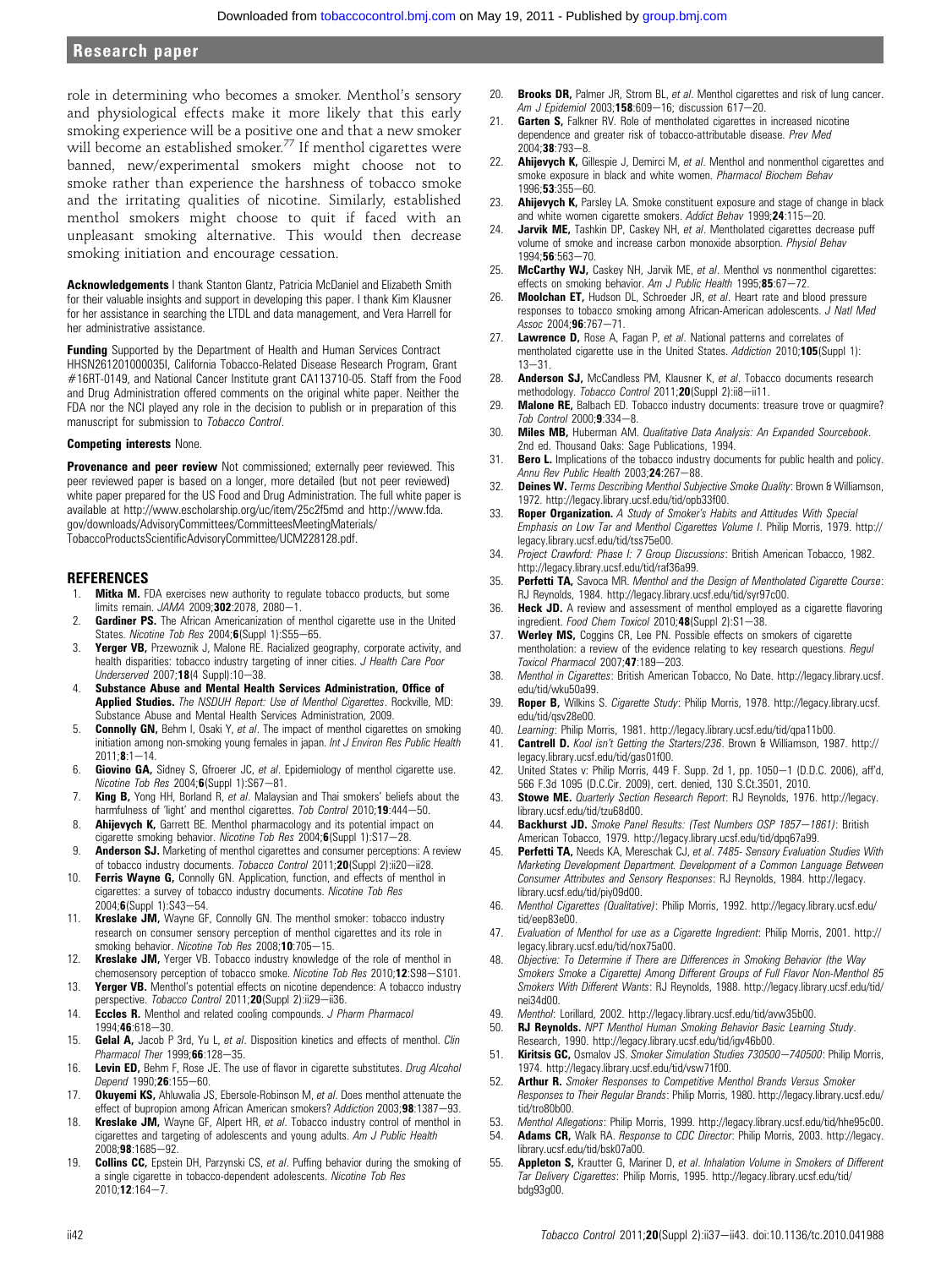- 56. St Charles K. Smoking Behavior Comparisons Between Menthol and Non-Menthol Smokers: Lorillard, 2005. http://legacy.library.ucsf.edu/tid/eyw35b00.
- 57. Charles, et al: Philip Morris, 2009. Pdf. http://legacy.library.ucsf.edu/tid/wuy81g00.<br>58. Best FW. Borgerding MF. Borschke A.J. et al. Recent Advances in Tobacco Science Best FW, Borgerding MF, Borschke AJ, et al. Recent Advances in Tobacco Science Volume 19 Highlights of Current Research on Tobacco and Tobacco Chemistry Proceedings of a Symposium Presented at the 47th Meeting of the Tobacco Chemists' Research Conference 931018-931021: Lorillard, 1993. http://legacy.library.ucsf.edu/ tid/kbo01e00.
- 59. Ennis D, Friedel C. Newport Mapping: Philip Morris, 1981. http://legacy.library.ucsf. edu/tid/tzs62e00.
- 60. **Lawson JL.** Menthol Level-Preference by Women Age Groups: RJ Reynolds, 1982. http://legacy.library.ucsf.edu/tid/gpp19d00.
- 61. Grubbs HJ, Johnson WR, van Auken TV. Flavourant-Release Resin Compositions: British American Tobacco, 1978. http://legacy.library.ucsf.edu/tid/vjb66a99.
- 62. Hilliard R. Effect of Paper Porosity on Menthol Yield: Liggett & Myers, 1976. http:// legacy.library.ucsf.edu/tid/etp47a00.
- 63. BAT Group Technical Program: Research, 1900. http://legacy.library.ucsf.edu/tid/ rgk46b00.
- 64. **Daylor FL,** Ikeda RM, Meyer LF. 2306-Flavor Component Evaluation a Review on Menthol Cigarettes-Migration of Menthol and its Transfer to Smoke: Philip Morris, 1982. http://legacy.library.ucsf.edu/tid/kjp08e00.
- 65. Chapman JJ. Project Proposal For Chemically Attaching Sidestream or Mainstream Flavorants to the Backbone of Selective Polymers to Enhance the Chemical Stability, Reduce Volatility, and Increase the Shelf Life of Otherwise Unstable Flavorants: Lorillard, 1990. http://legacy.library.ucsf.edu/tid/nuj30e00.
- 66. Perfetti TA. Review of Factors Affecting Menthol Migration and Smoke Menthol Transfer: RJ Reynolds, 1981. http://legacy.library.ucsf.edu/tid/fko33d00.
- 67. Norman AB, Perfetti TA, Poe ME, et al. The Effects of Cigarette Construction Parameters and Menthol Load on Menthol Cigarette Performance. 1030- Menthol Matrix Program: RJ Reynolds, 1984. http://legacy.library.ucsf.edu/tid/ kim97g00.
- 68. Cantrell D. Brown and Williamson. Product Development Report: Brown & Williamson, No Date. http://legacy.library.ucsf.edu/tid/xfj41f00.
- 69. Coty ON. Analysis of RC-ATC and Competing Brands: American Tobacco, 1968. http://legacy.library.ucsf.edu/tid/gnc64f00.
- 70. Bils J. Management Summary. Salem King Menthol Delivery pgt (mdd #88-31214): RJ Reynolds, 1988. http://legacy.library.ucsf.edu/tid/nzm83d00.
- 71. **Daniel HG,** Walk EM. R&D Review on Menthol: Philip Morris, 1980. http://legacy. library.ucsf.edu/tid/tum64e00.
- 72. Klausner K. Menthol cigarettes and smoking initiation: A tobacco industry perspective. Tobacco Control 2011;20(Suppl 2):ii12-ii19.
- 73. **Anderson SJ.** Menthol cigarettes and smoking cessation behavior: A review of tobacco industry documents. Tobacco Control 2011;20(Suppl 2):ii49-ii56.
- 74. **Miller GE,** Jarvik ME, Caskey NH, et al. Cigarette mentholation increases smokers' exhaled carbon monoxide levels. Exp Clin Psychopharmacol  $1994 \cdot 2 \cdot 154 - 60$
- 75. Wagenknecht LE, Cutter GR, Haley NJ, et al. Racial differences in serum cotinine levels among smokers in the coronary artery risk development in (young) adults study. Am J Public Health  $1990;80:1053-6$ .
- 76. Gardiner P, Clark P. Menthol in cigarettes: it helps the poison go down easier. 2nd Conference on Menthol Cigarettes. Washington, DC, 2009.
- **Silverstein B.** Feld S. Kozlowski LT. The availability of low-nicotine cigarettes as a cause of cigarette smoking among teenage females. J Health Soc Behav  $1980:21:383 - 8$